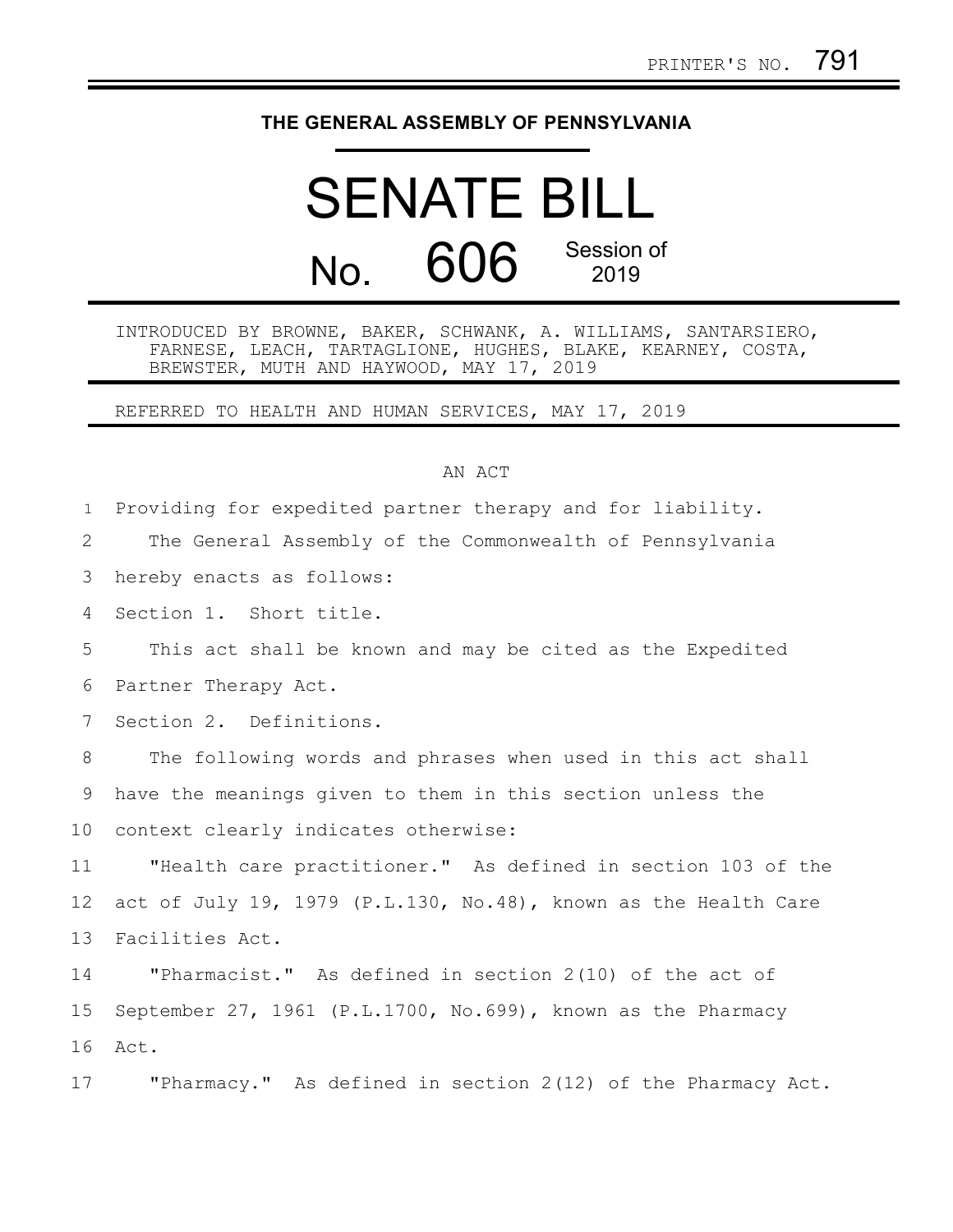Section 3. Health care practitioners. 1

(a) General rule.--Notwithstanding any other provision of law or regulation to the contrary, a health care practitioner may issue a prescription for or personally furnish antibiotics to treat sexually transmitted infections, without having examined the individual for whom the drug is intended, in accordance with the Expedited Partner Therapy in the Management of Sexually Transmitted Diseases guidance document issued by the United States Centers for Disease Control and Prevention, if: 2 3 4 5 6 7 8 9

(1) The individual is a sexual partner of the health care practitioner's patient. 10 11

(2) The patient has been diagnosed with a sexually transmitted infection. 12 13

(3) The patient reports to the health care practitioner that the individual is unable or unlikely to be evaluated or treated by a health professional. 14 15 16

(b) Name on prescription.--If the health care practitioner is unable to obtain the individual's name, the prescription shall include the words "expedited partner therapy" or the letters "EPT." 17 18 19 20

(c) Prescribed drug.--For each drug prescribed, the health care practitioner shall do all of the following: 21 22

(1) Recommend to the patient that the individual seek treatment from a health professional. 23 24

(2) Document the name of the drug prescribed and its dosage in the patient's record. 25 26

(d) Furnished drug.--For each drug personally furnished, the health care practitioner shall do all of the following: 27 28

(1) Provide the patient with information concerning the drug for the purpose of sharing the information with the 29 30

20190SB0606PN0791 - 2 -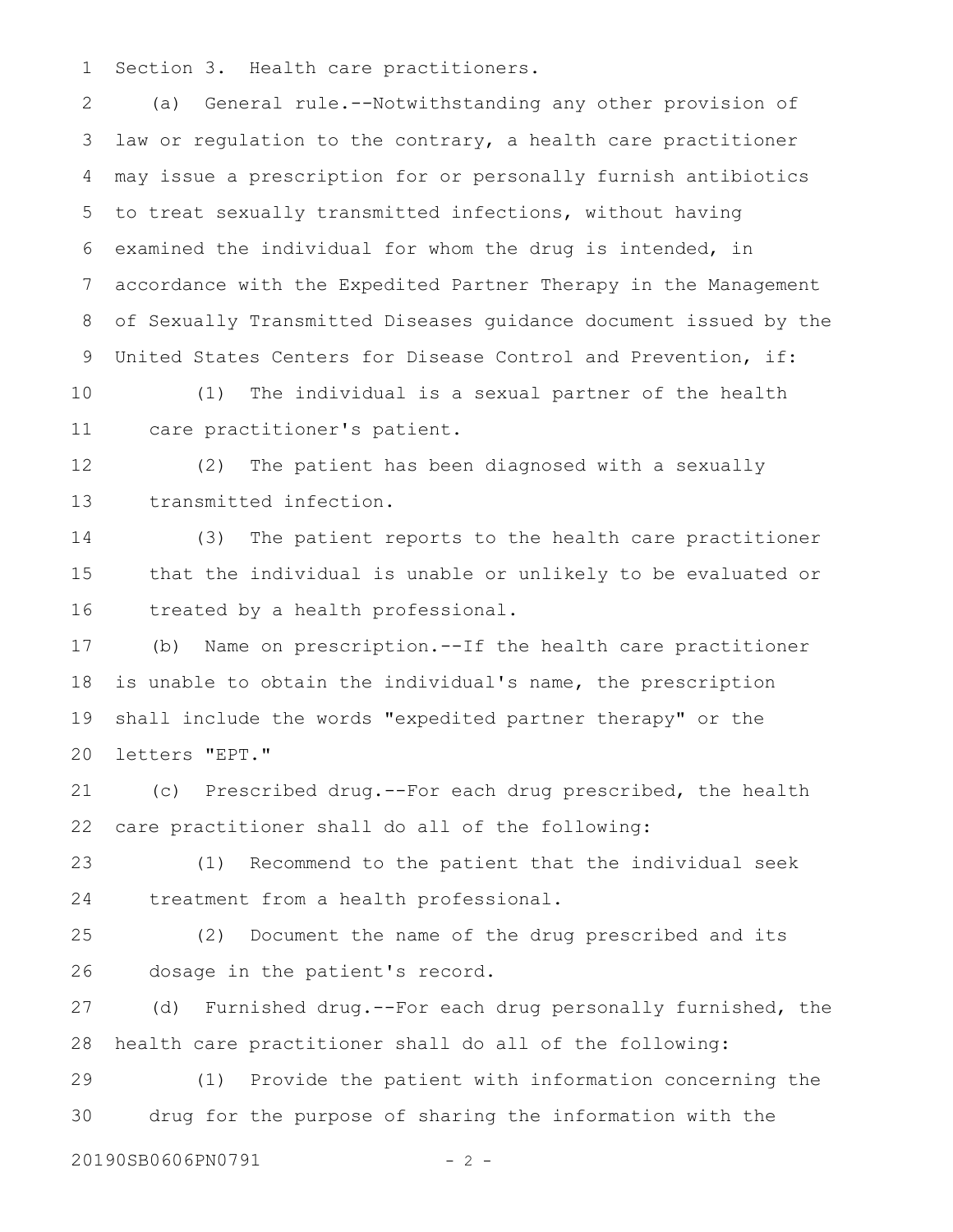individual, including directions for use of the drug and any side effects, adverse reactions or known contraindications associated with the drug. 1 2 3

(2) Recommend to the patient that the individual seek treatment from a health professional. 4 5

(3) Document all of the following in the patient's record: 6 7

8

(i) The name of the drug furnished and its dosage. (ii) That information concerning the drug was provided to the patient for the purpose of sharing the information with the individual. 9 10 11

(e) Contact permitted.--A health care practitioner who prescribes or personally furnishes a drug may contact the individual for whom the drug is intended. 12 13 14

(f) Liability for prescribing or furnishing drug.--A health care practitioner who in good faith prescribes or personally furnishes a drug is not liable for or subject to any of the following: 15 16 17 18

19

(1) Damages in any civil action.

(2) Prosecution in any criminal proceeding. 20

(3) Professional disciplinary action. 21

(g) Liability for not prescribing or furnishing drug.--A health care practitioner shall not be subject to civil, criminal or professional liability for choosing not to provide expedited partner therapy. 22 23 24 25

Section 4. Pharmacists. 26

(a) Dispensing and labeling drug.--Notwithstanding any other provision of law or regulation to the contrary, a pharmacist may: 27 28 29

(1) Dispense a drug pursuant to a prescription issued 20190SB0606PN0791 - 3 -30